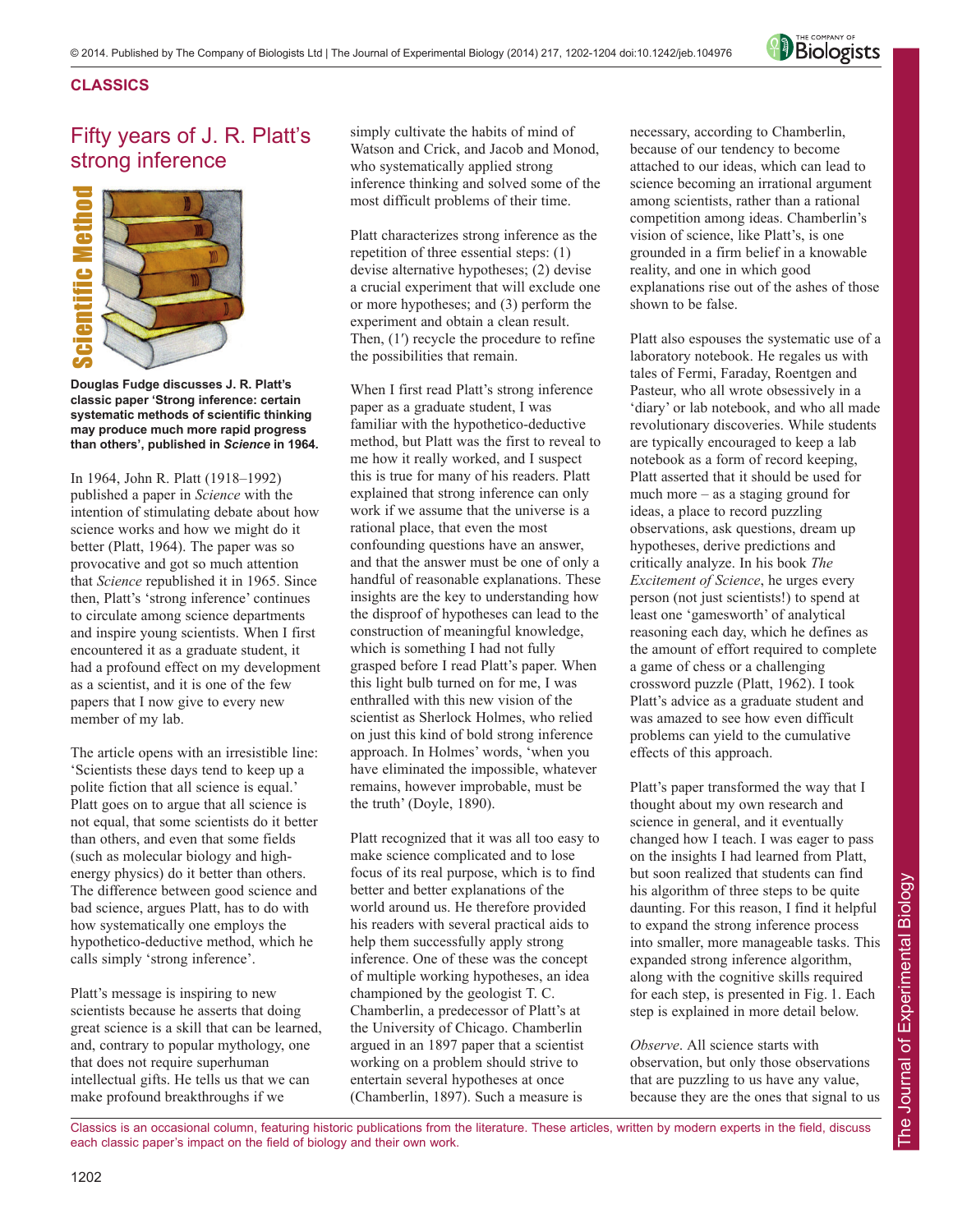

**Fig. 1. Research planning flowchart that I use for teaching strong inference.** The multiple arrows denote multiple working hypotheses and the fact that a single hypothesis often makes several testable predictions. The words in gray to the left are the cognitive skills required to complete each step.

that our current explanation might not be correct. Skilled observation requires sensitivity to our environment and an ability to recognize when something is confusing and therefore worth pursuing.

*Question*. Puzzling observations organically lead us to ask non-trivial questions, which are generally ones that begin with 'why' or 'how'. Many students harbor the misconception that scientific questions must take the form, 'What is the effect of *x* (independent variable) on *y* (dependent variable)?' In fact, answering these kinds of questions typically does not require the scientific method, because it is immediately obvious how to answer them (vary *x*, measure *y*). In contrast, it is rarely evident at first how to go about answering 'how' and 'why' questions and this is where strong inference can provide us with a roadmap.

*Hypothesize*. Platt suggests that we enter difficult problems by devising alternative hypotheses, and my students are shocked to learn that coming up with hypotheses requires nothing less than creativity. When students ask me where good hypotheses come from, I tell them, 'the same place good poetry comes from',

which is of course a maddening way of saying 'I don't know.' Because so many students possess the misconception that a hypothesis is simply an 'educated guess' about how an experiment will turn out (i.e. a prediction), I find it useful to apply a simple test to check whether a hypothesis is a good one.

The test of a good hypothesis is to ask whether it represents a satisfying answer to the question that has been posed. If it does not, then it is not worth pursuing. A hypothesis may pass this acid test, but get discarded later because we realize it violates a law of physics or is internally inconsistent. With several cycles of creativity followed by criticism, we can whittle down our list of hypotheses to a handful of reasonable explanations. If we assume that one hypothesis is correct and the others are wrong, this is where the real fun begins, because it is at this stage that the whole enterprise starts to feel like a detective story.

*Predict*. Platt tells us next to devise a crucial test, and students are always eager to do this, but I find it useful to insert one more step before the experiments are designed, and that is to list the predictions that each hypothesis

makes. I constantly need to remind students that these are not predictions that you make, these are predictions that each hypothesis makes (Hutto, 2012). When we predict instead of letting the hypothesis predict, we lose the tight connection between hypothesis and experiment, and the logical structure of the entire process can fall apart. Finding predictions requires large doses of imagination, because we must try a hypothesis on for size and conjure up how the world would look if it were true. Once we have a list of predictions from each hypothesis, it is important to confirm that they are critical predictions.

We can evaluate a prediction's utility by asking ourselves whether the hypothesis can survive if the prediction is found to be false. If it can, then it is not a strong prediction, and probably not worth testing. Focusing on tests with the greatest potential to disprove our hypotheses is important, because it is the fastest way to eliminate faulty explanations that might otherwise stand in our way of reaching the truth.

*Test*. The testing step, sometimes called the experiment step, is when we evaluate whether a prediction is true by comparing it with some aspect of the real world. Much has been written about the ins and outs of experimental design, because there are lots of places where one can go wrong. Platt deliberately says little about this in his paper, because his intention was to illuminate those steps of the scientific method that he felt were being ignored. The test of a good experiment or test is to ask whether the results, whichever way they turn out, will allow you to evaluate how good a given prediction is.

*Analyze and conclude*. The last step is to analyze and conclude, and if all the other steps have been carried out properly, this should be easy, and we should find ourselves closer to an answer to our question. If we have neglected certain parts, the logical bones of our structure might not be sound, and we are at risk of making an erroneous conclusion. Of course the process is not a linear one, and data collected during the testing stage may (and very often do!) become new puzzling observations of their own, which can lead to interesting questions and entirely new lines of inquiry.